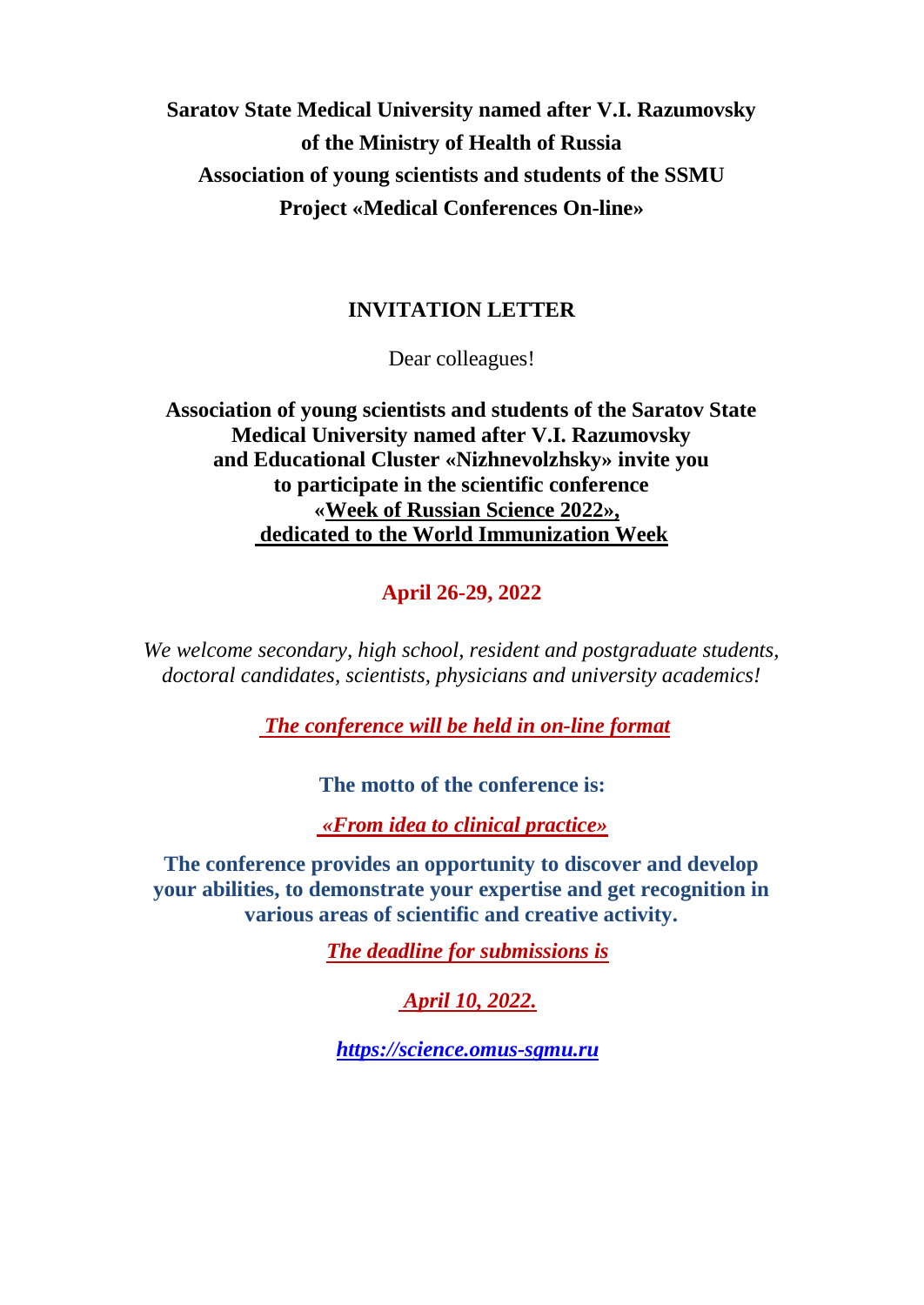### **PRELIMINARY PROGRAM OF THE SCIENTIFIC CONFERENCE**

### **April 26-29, 2022**

**April 26, 2022 10:00 am** (Venue: SSMU Rector's Conference Hall) Online video broadcast on https://www.youtube.com/channel/UCyD7EwszPP31bci9D5hKX-w

**Plenary session.** Opening ceremony of the XI Week of Russian Science dedicated to the World Immunization Week, announcement of the results of the competition of scientific works and achievements (**Enclosure 1**). Awards ceremony.

### **April 26 - April 28, 2022 00:00-23:59**

The work of the conference sessions will be organized online on the YouTube platform [\(https://www.youtube.com/channel/UCyD7EwszPP31bci9D5hKX-w\)](https://www.youtube.com/channel/UCyD7EwszPP31bci9D5hKX-w) and on the webpage of the **Association's** group in VK [\(https://vk.com/omus.sgmu\)](https://vk.com/omus.sgmu). Links to playlists of specific sections will be published in a supplement to the invitation letter a month before the start of the conference. *Instructions for participation in online format of the conference are in Enclosure 2 (for participation with a presentation) and in Enclosure 5 (for participation in Сreativity Day).*

*The rules for submitting applications to participate in the competition of scientific works are specified in Enclosure 1.*

*The rules for submitting applications for participation with a presentation are in Enclosure 2. The rules for submitting and formatting articles and publications are in Enclosure 3.* 

#### **Conference sessions:**

*1) Postgraduate and doctoral readings* in sections: biomedical sciences, clinical medicine, preventive medicine, pharmaceutical sciences.

*2)* **C***onference for resinent students and physicians* in sections: obstetrics and gynecology; dermatovenerology and cosmetology; radiation diagnostics and radiation therapy; healthcare management; neonatology; ophthalmology; pediatrics; emergency, anesthesiology and resuscitation care; therapy; urology and andrology; surgery; public health and healthcare.

- *3) Conference "Lyceum student".*
- *4) Conference for secondary vocational education schools*.

*5) English-speaking session* in all areas of clinical disciplines. Students and young scientists of any faculty can participate in the work of the session. The official language is English.

- *6) VIII Training Conference for students and young scientists «Practical Biomechanics in Dentistry» (WOHD – 2022).*
- *7) 83rd Student Interregional Scientific and Practical Conference «Young Scientists for Healthcare» in sections:*

| Obstetrics, Gynecology                                                  | General and Clinical psychology             |
|-------------------------------------------------------------------------|---------------------------------------------|
| Outpatient care and Preventive medicine                                 | Public health and healthcare                |
| <b>Anatomy and Anthropology</b>                                         | Ophthalmology and Otorhinolaryngology       |
| Ancient world and us                                                    | Pediatrics (Subsections Clinical cases and  |
| Life safety and Disaster medicine                                       | Scientific papers)                          |
| <b>Biological chemistry</b>                                             | Russian as a foreign language (Subsections) |
| Internal diseases (Subsections Clinical cases and<br>Scientific papers) | Near and Far Abroad countries)              |
|                                                                         | Emergency, Anesthesiology and Resuscitation |
|                                                                         | care                                        |
|                                                                         | Social sciences and Humanities              |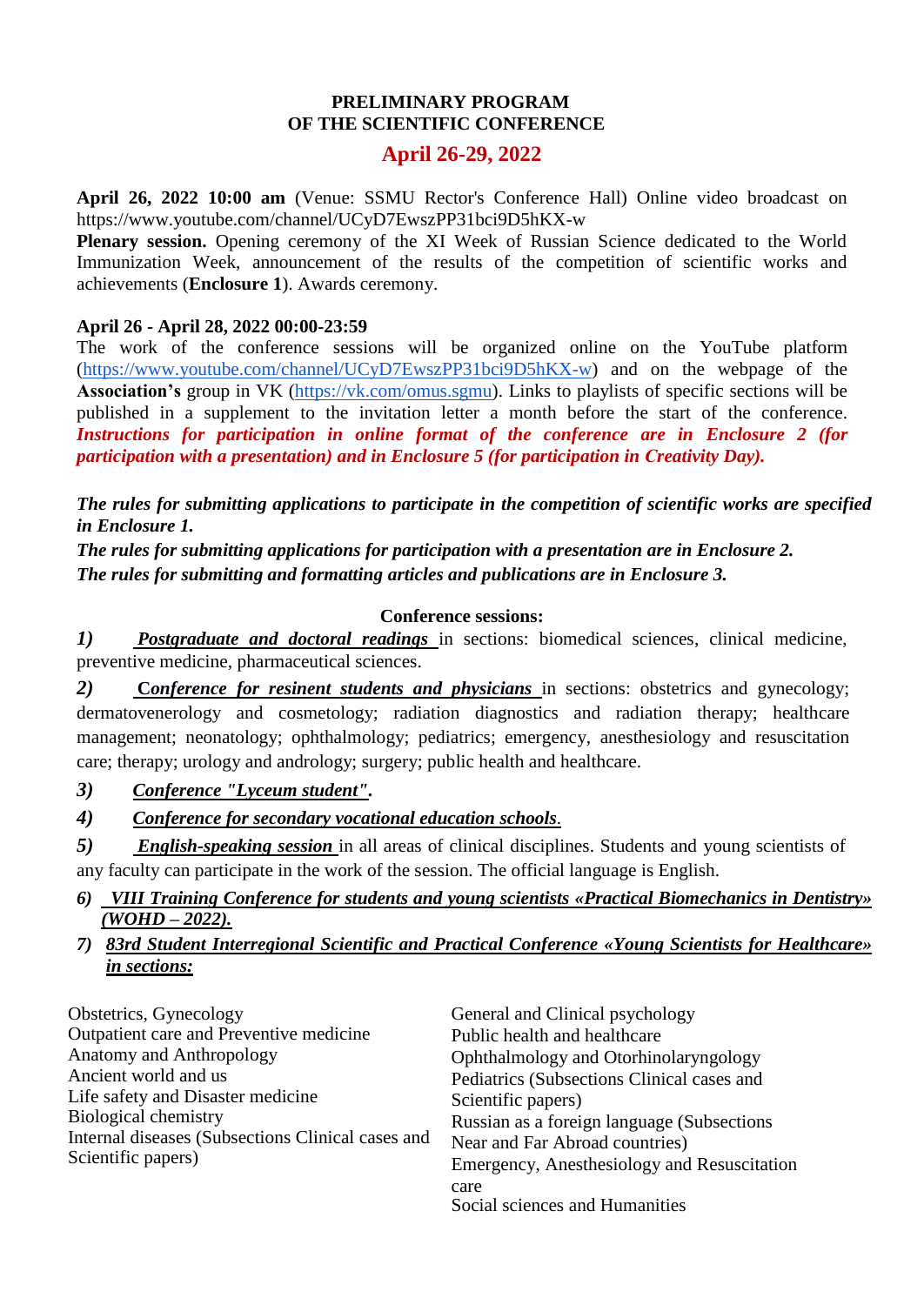Doctor as a guide and educator Dermatovenerology and cosmetology Pediatric surgery Foreign languages. English language Foreign languages. German language Infectious diseases and microbiology (Subsections Clinical cases and Scientific papers) Clinical immunology and Allergology Exercise therapy, Sports medicine and Physical Education Radiation diagnostics and Radiation therapy Biomedical issues Medical and preventive sciences Medical and biological physics Morphology Neurology and Psychiatry Neonatology Traumatology, Orthopedics and Neurosurgery Management and Economics of pharmacy Urology and Andrology Pharmacognosy and Botany Pharmaceutical chemistry and Pharmaceutical technology Pharmacology and Clinical Pharmacology Philosophy Phthisiopulmonology Emergency surgery, Vascular surgery, Experimental surgery Elective surgery, General surgery **Oncology** Section «Higher Nursing Education» Outpatient pediatrics History of medicine Medical law

*Forms of participation: presentation; article / publication; presentation + article / publication.*

# *8) Master classes from leading experts and academics from Saratov and other regions (Enclosure 4.2).*

*9) VII Interdisciplinary Conference "Experimental Biology and Medicine".*

### *10) Creativity Day "Medicine is our Universe" (Enclosure 5).*

- presentation of creative works of participants;
- photo contest;
- poster contest;
- video contest;

**April 29, 2022 10:00 am (**Venue: SSMU Rector's Conference Hall) Online video broadcast on https://www.youtube.com/channel/UCyD7EwszPP31bci9D5hKX-w

Closing ceremony of the Conference. Online awards ceremony for the winners in conference sessions and competitions.

### **Dear participants! We draw your attention to the conditions of participation in the Week of Russian Science 2022:**

- 1. The maximum number of co-authors of one article or publication is five.
- 2. Applicant for a section of the conference can be the author or co-author of only one work.
- 3. Participation with the same work in different sections is forbidden.
- 4. Participation with previously presented work at the Week of Science is forbidden.

The organizing committee reserves the right to disregard the applications that do not comply with these rules.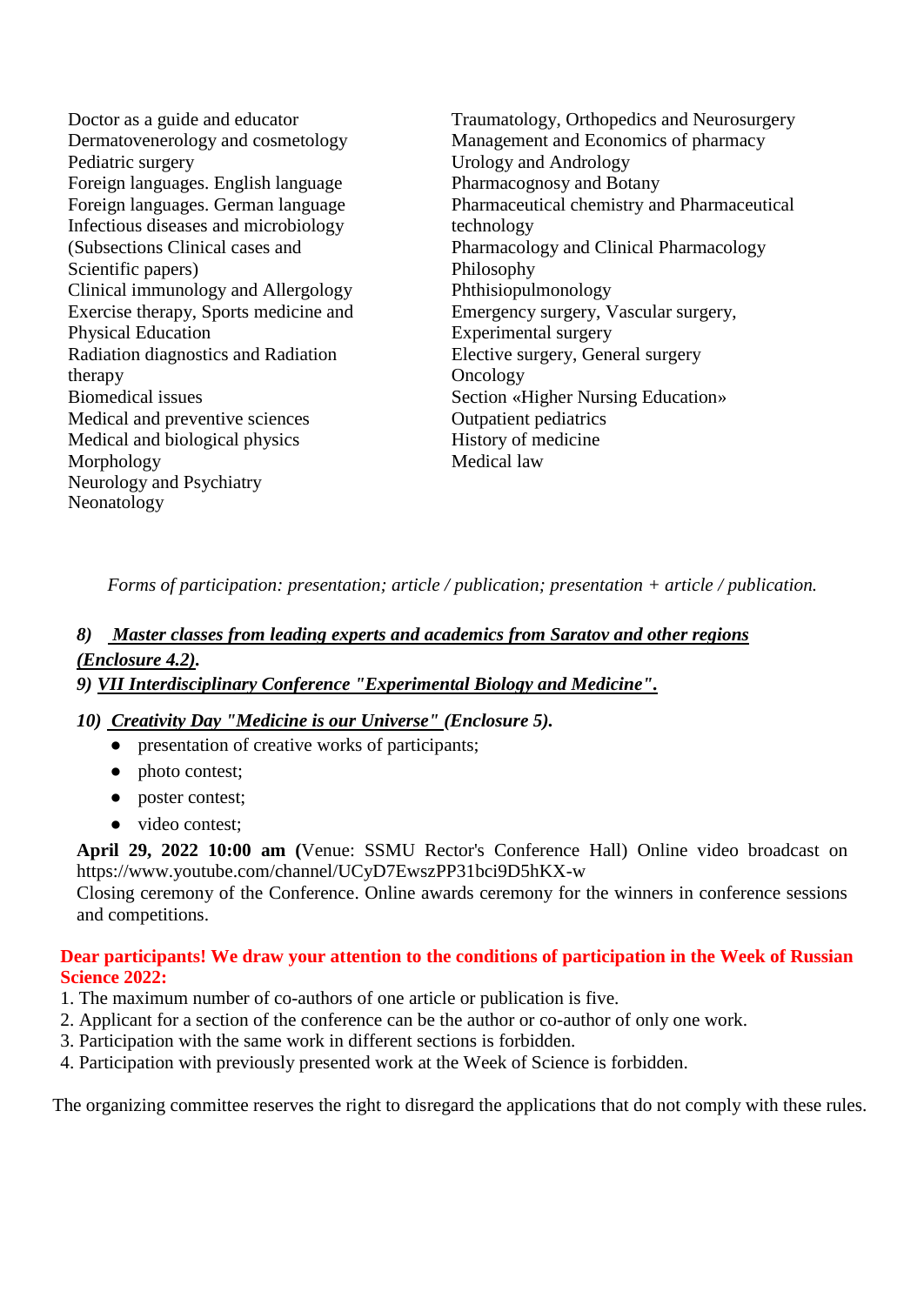**As part of the conference, a competition for the best scientific work is announced.** Requirements are: the maximum number of pages is 20, the structure of the submitted paper should include introduction, research materials and methods, results of the research, conclusion (conclusions), the list of published works on this topic, the list of the titles of protection, references. The submission rules for the competition are similar to those for the submission of abstracts.

#### **Example of the front page of the submitted paper:**

Name of the organization; Name of the representing department/ subdivision; Information about the head of the department / head of the subdivision; Information about the research advisor; Research topic.

> Full name of the author (s), year of study, faculty, position held, etc.

City, year of research

**The application form and the papers should be uploaded by April 10, 2022 to the website of the conference [www.science.omus-sgmu.ru.](http://www.science.omus-sgmu.ru/)** The results of the competition will be announced at the plenary session of the conference.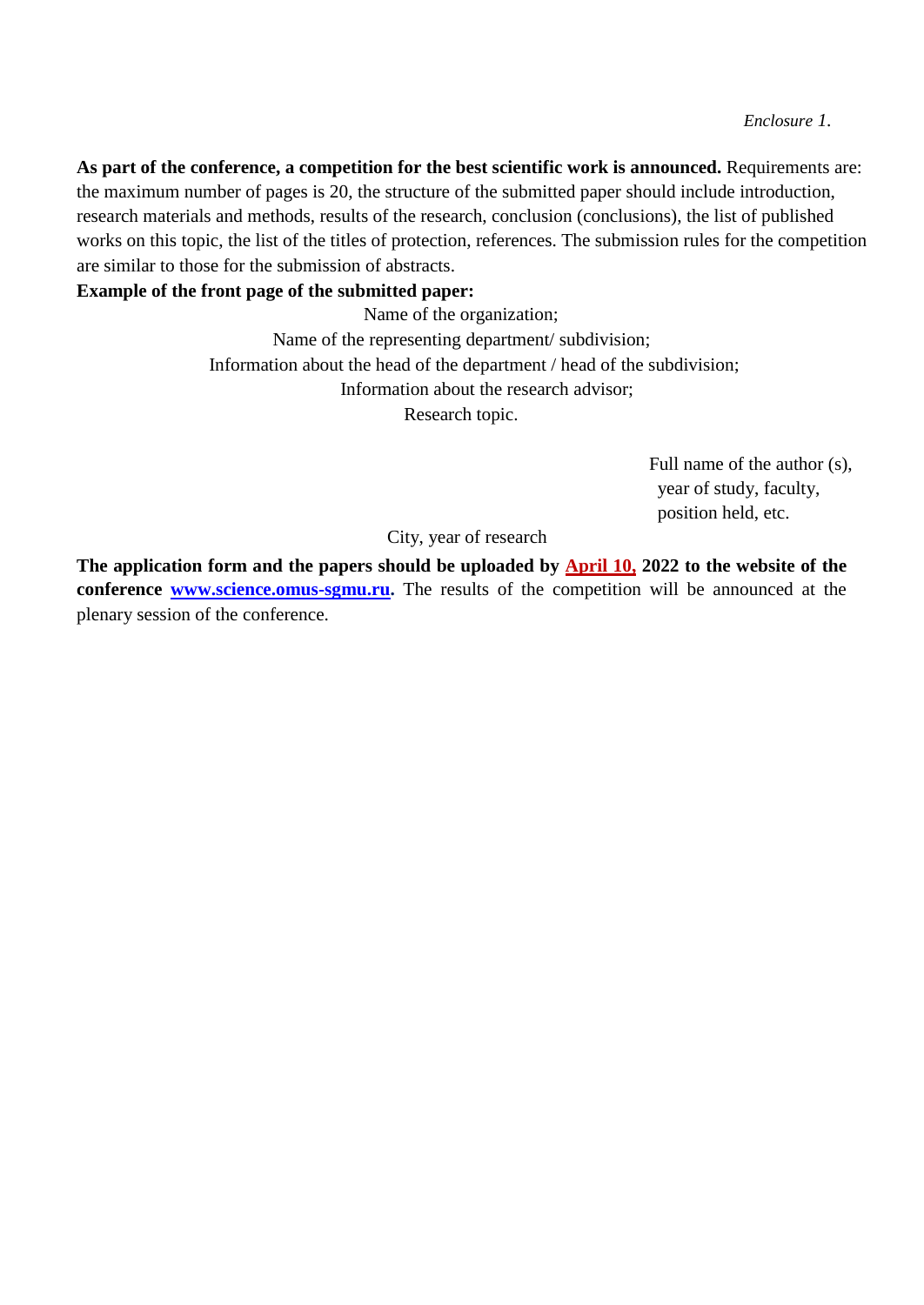### **Participation in the conference in online format with a presentation.**

Participants of the conference should record a video with their presentation and a slide show demonstration in one of the following formats *(MP4, AVI, WMV, MOV, 3GP, FLV, MPEG-1.2, WebM. MP4 is preferable).*



*Example of an uploaded presentation.*

Possible variants for recording a video with a slide show demonstration are on <https://www.youtube.com/watch?v=GuVOOmJvseQ>

The maximum length of the presentation is 5-7 minutes. After the video is ready, it should be uploaded to Google Drive, Yandex.Disk or Cloud Mail.ru. Attach the link to your video file in the corresponding window of the registration form on the website http://science.omus-sgmu.ru. Please ensure that the access to the file via the link is provided. *The deadline for submission for participation is April 10, 2022.*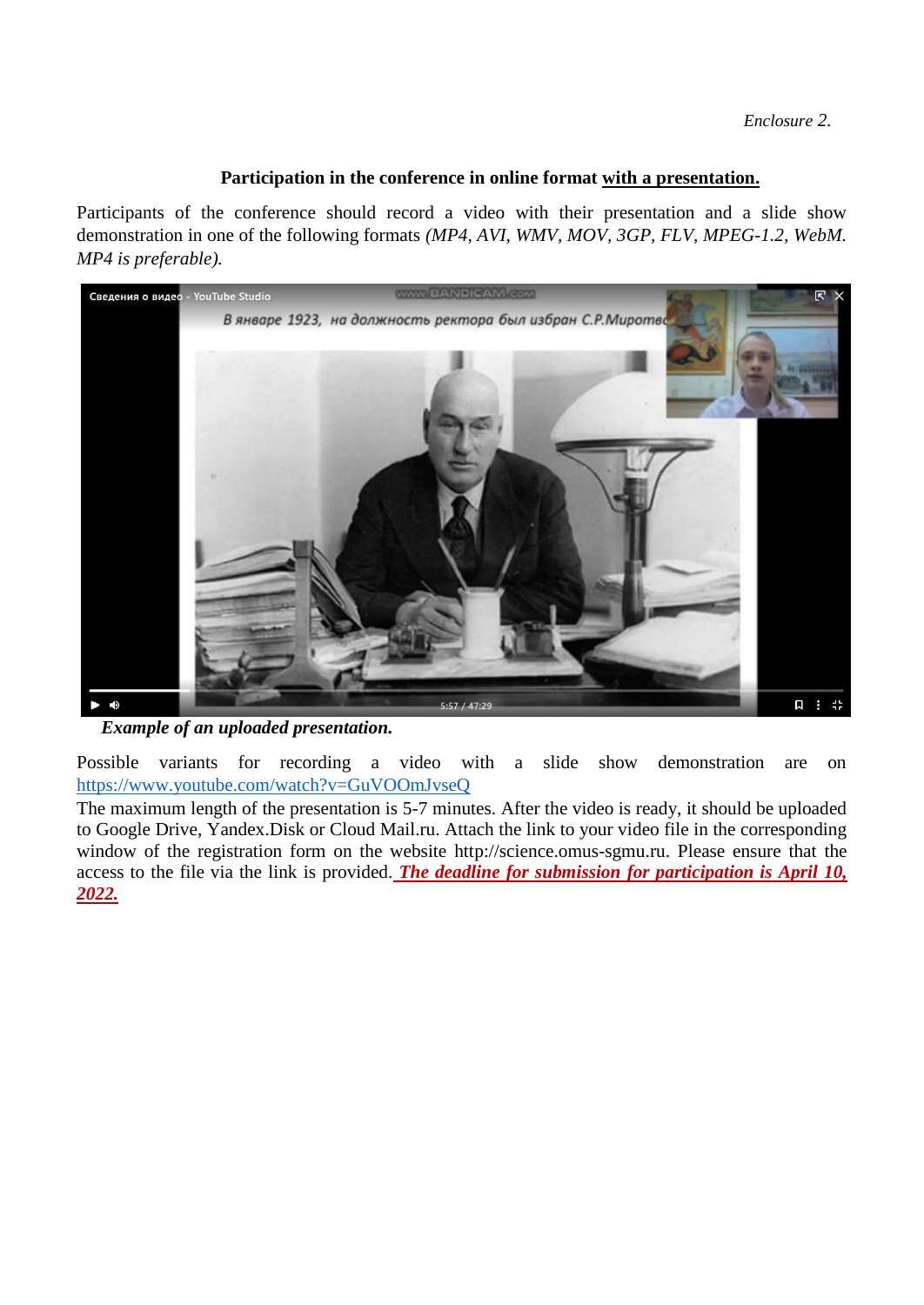**«Bulletin of Medical Conferences On-line»** (SSN 2224-6150, http://medconfer.com/journa[l\)](http://medconfer.com/journal)) – is an online medical scientific periodical published since March 2011. The journal is indexed in www.elibrary.ru, Ulrich's International Periodical Directory (www.ulrichsweb.com), Index Copernicus and Google Scholar.

Articles of the winners in all conference sections will be recommended for publication AND SUBMITTED TO THE EDITORIAL OFFICE of the Saratov Journal of Medical Scientific Research (impact factor RSCI is 0.423), which is included in the list recommended by the Higher Attestation Commission of the Russian Federation.

The procedure for submitting papers for publication.

From February 1st to April 1st *register and submit your paper on the website [http://www.medconfer.com](http://www.medconfer.com/journal)* **\* - details for submission of papers in print are on the website in the "For Authors" section.**

Conference page:<https://medconfer.com/forum/3757>

*All the materials should be submitted* in MS WORD format, Times New Roman font, size 12, 1.5-line spacing, all margins 2 cm, the heading centered, the text align justify. The text length limitation for abstracts is up to *2 thousand characters*, the text of the abstracts should not contain tables and pictures. The text length limitation for articles is *3-15 thousand characters*, the text of the article may contain tables, graphs and pictures. The submitted paper should specify the relevance of the problem, goals and objectives of the study, materials and methods, the results obtained and conclusions. The text should be revised, all the errors corrected. The authors and their research advisors should be held liable for reliability of the data and the scientific content of the paper.

The cost of publications. **Abstracts - 300 rubles. Articles - 700 rubles.** 

Example of text formatting*:* **Change in homeostasis in elderly patients with cholelithiasis** (bold, centered, lowercase, no dot) *Smirnova S.S.* (italics, centered, last name, initials) *Research advisor:* PhD, Associate professor Ivanov I.I. Saratov State Medical University named after V. I. Razumovsky (correct university name, centered, no dot) Department of Faculty Surgery and Oncology named after S.R. Mirotortsev (centered, no dot) Empty line Text TextTextTextTextTextTextTextTextTextTextTextTextTextText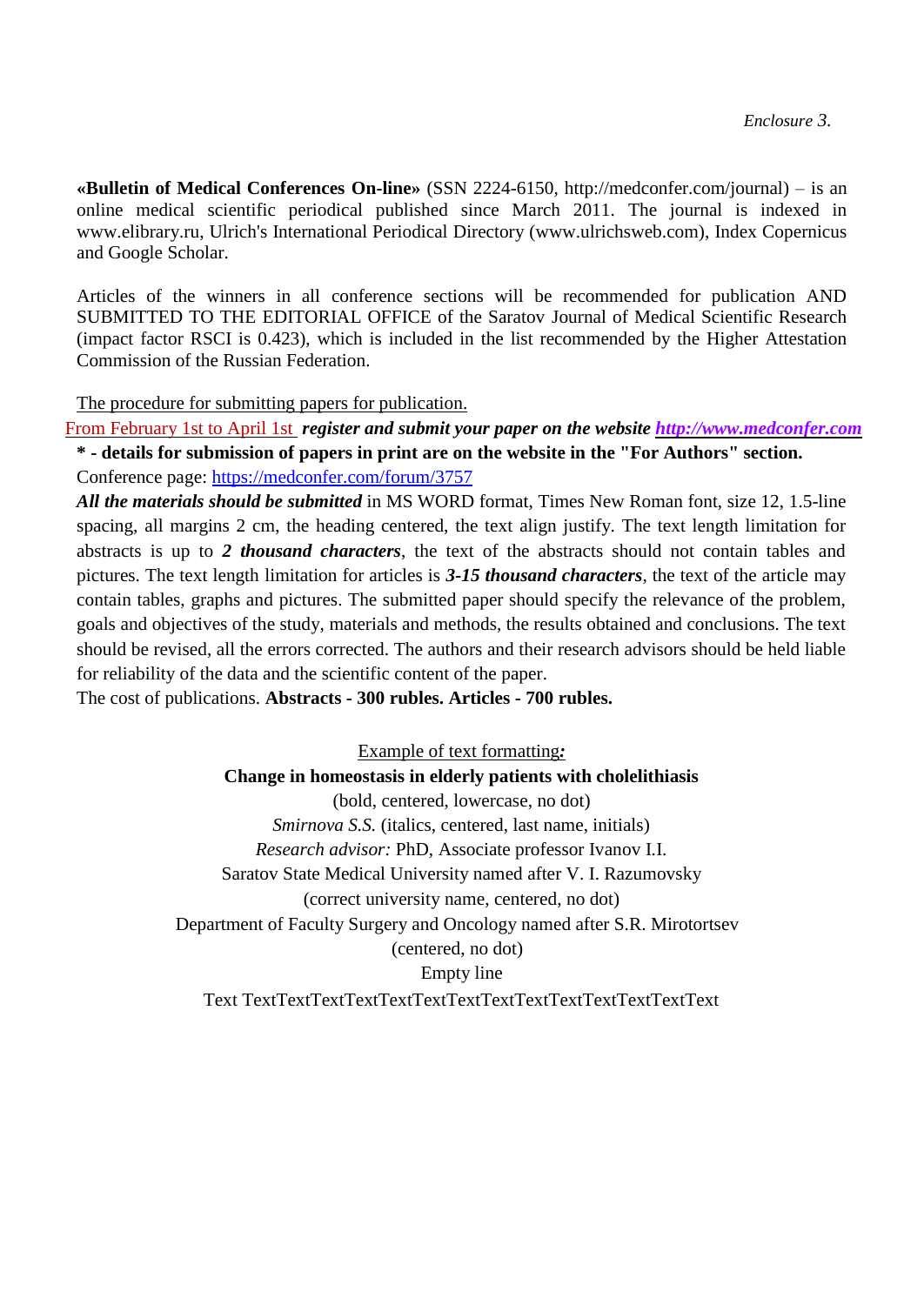To participate in a Master Class as a lecturer, fill in the application form by **April 10, 2022** on the website **[http://science.omus-sgmu.ru](http://science.omus-sgmu.ru/)**:

1) Full name of the lecturer conducting the master class, affiliation, position held, academic degree, title;

2) Title of the master class (specify: theoretical or practical);

3) Contact information: phone numbers with indication of the category (home, mobile, office), e-mail;

4) The rules for presenting your speech are identical to the rules for submitting a presentation, specified in **Enclosure 2**. Please ensure that link to the cloud storage with your video file of the lecture is attached in the appropriate window during registration.